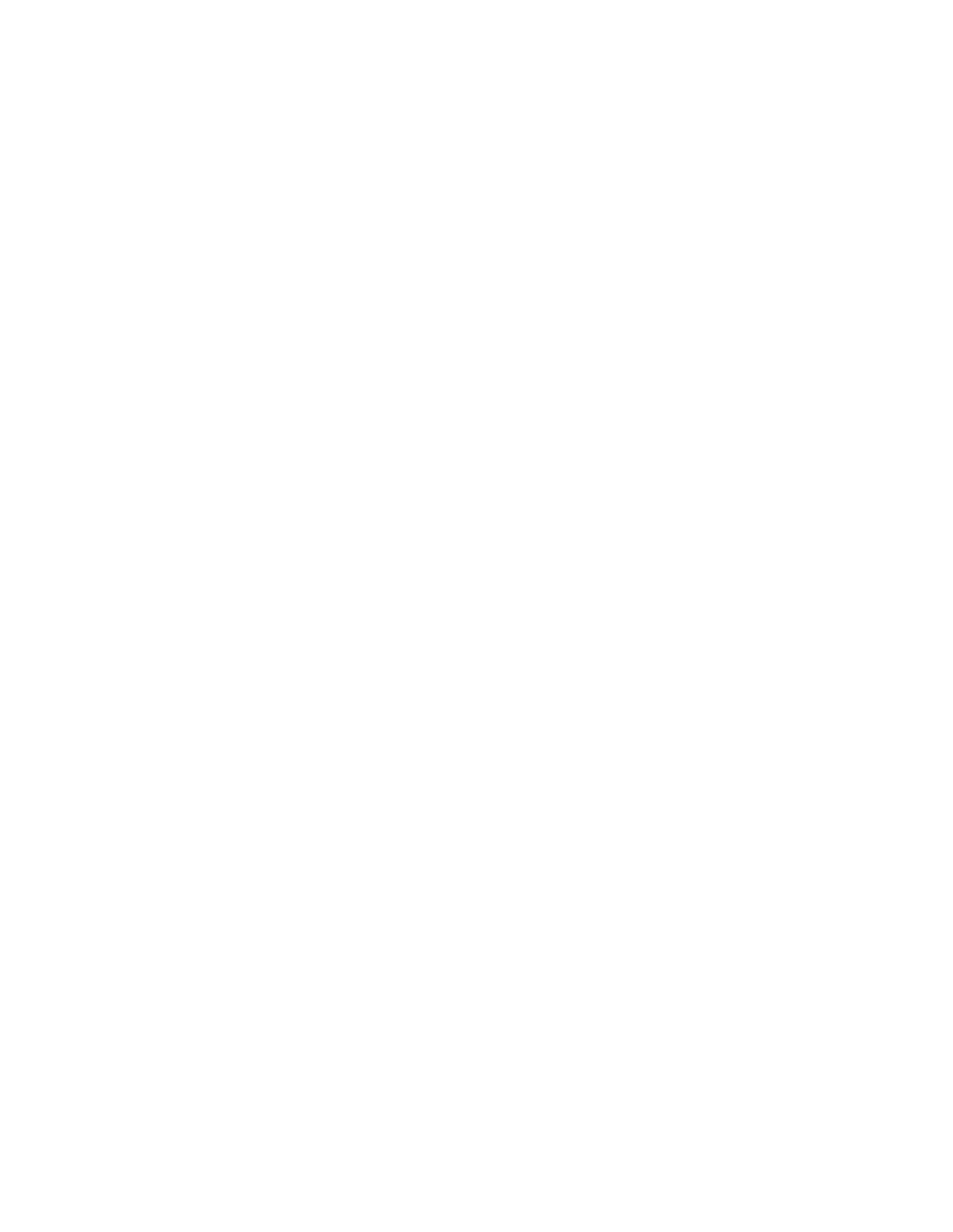# **Capital Facilities Element**

# **A** Capital Facilities Policies

#### discussion

This section does not apply to transportation or utilities capital facilities. Please see the Transportation or Utilities Elements of this Plan for policies related to those facilities. Various agencies, such as the Seattle Department of Parks and Recreation, the Seattle Center and the Seattle Public School District, prepare functional plans to guide development of specific facilities for carrying out their respective missions.

#### goals

- **CF**G1 Provide capital facilities that will serve the most pressing needs of the greatest number of Seattle citizens, and that will enable the City to deliver services efficiently to its constituents.
- **CF**G2 Preserve the physical integrity of the City's valuable capital assets and gradually reduce the major maintenance backlog.
- **CF**G3 Make capital investments consistent with the vision of the Comprehensive Plan, including the urban village strategy.
- **CF**G4 Site and design capital facilities so that they will be considered assets to the communities in which they are located.
- **CF**G5 Provide capital facilities that will keep Seattle attractive to families with children.
- **CF**G6 Encourage grass-root involvement in identifying desired capital projects for individual neighborhoods.
- **CF**G7 Encourage community input to the siting of public facilities.

**CF**G8 Incorporate sustainability principles and practices including protection of historic resources, into the design, rehabilitation, and construction of City buildings and other types of capital facilities.

5.3

**CF**G9 Encourage the protection of City-owned historic facilities when planning for alteration or maintenance of these facilities.

#### strategic capital investment policies

- **CF1** Plan capital investments strategically, in part by striving to give priority to areas experiencing or expecting the highest levels of residential and employment growth when making discretionary investments for new facilities. The City will use fiscal notes and policy analysis to assist in making informed capital investment choices to achieve the City's long-term goals.
- **CF**2 Assess policy and fiscal implications of potential major new and expanded capital facilities, as part of the City's process for making capital investment choices. The assessment should apply standard criteria, including the consideration of issues such as a capital project's consistency with the Comprehensive Plan and neighborhood plans, and its effects on Seattle's quality of life, the environment, social equity, and economic opportunity.
- **CF**3 Emphasize the maintenance of existing facilities as a way to make efficient use of limited financial and physical resources.

January | 2005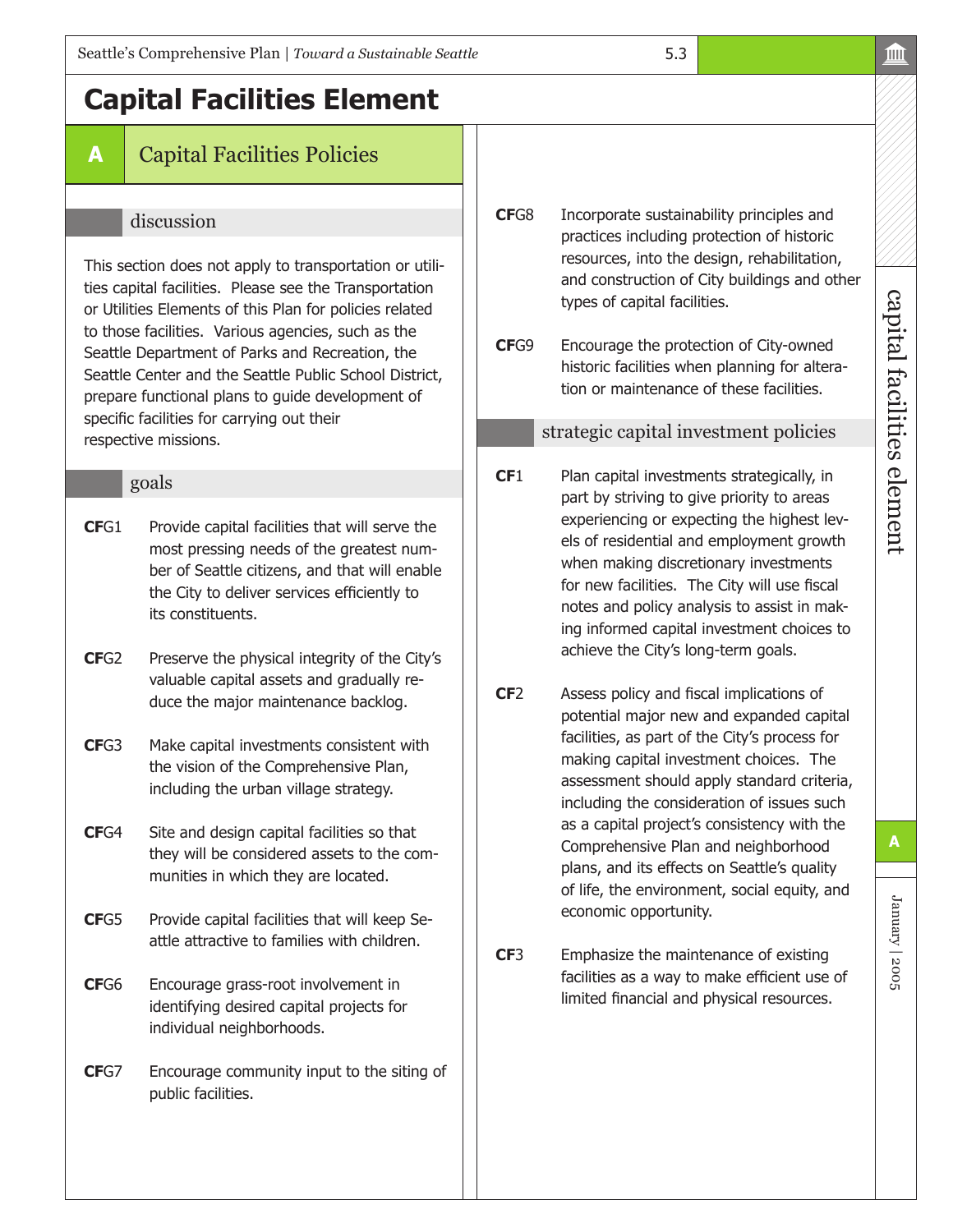| <b>IIII</b>                |                 | 5.4                                                                                                                                                                                                                                                                                                                                    |      | Seattle's Comprehensive Plan   Toward a Sustainable Seattle                                                                                                                                                                                                                          |
|----------------------------|-----------------|----------------------------------------------------------------------------------------------------------------------------------------------------------------------------------------------------------------------------------------------------------------------------------------------------------------------------------------|------|--------------------------------------------------------------------------------------------------------------------------------------------------------------------------------------------------------------------------------------------------------------------------------------|
|                            | CF <sub>4</sub> | Use maintenance plans for capital facili-<br>ties and a funding allocation plan for such<br>maintenance, and revise these plans from<br>time to time. In general, the City should<br>not acquire or construct major new capital                                                                                                        | CF10 | Seek to locate capital facilities where they<br>are accessible to a majority of their expect-<br>ed users by walking, bicycling, car-pooling,<br>and/or public transit.                                                                                                              |
|                            |                 | facilities unless the appropriation for the<br>maintenance of existing facilities is consis-<br>tent with the Strategic Capital Agenda.                                                                                                                                                                                                | CF11 | Consider the recommendations from<br>neighborhood plans in siting new or<br>expanded facilities. The needs of facility<br>users will also be considered in making                                                                                                                    |
| capital facilities element | CF <sub>5</sub> | Provide fiscal impact analyses of major<br>capital projects considered for funding.<br>Such analyses should include, but not be<br>limited to, one-time capital costs, life-cycle<br>operating and maintenance costs, revenues<br>from the project, and costs of not doing<br>the project.                                             | CF12 | these decisions.<br>Encourage quality development by requir-<br>ing major City-funded capital improvement<br>projects or projects proposed on City prop-<br>erty located within the City of Seattle to be<br>subject to a design review process of the<br>Seattle Design Commission. |
|                            | CF <sub>6</sub> | Make major project specific capital deci-<br>sions by the Mayor and the Council through<br>the adoption of the City's operating and                                                                                                                                                                                                    |      | relations with other<br>public entities policies                                                                                                                                                                                                                                     |
|                            |                 | capital budgets, and the six-year Capital<br>Improvement Program (CIP).                                                                                                                                                                                                                                                                | CF13 | Work with other public and non-profit<br>entities toward coordinated capital invest-                                                                                                                                                                                                 |
|                            | CF7             | The City will consider capital improvements<br>identified in neighborhood plans, in light of<br>other facility commitments and the avail-<br>ability of funding and will consider voter-                                                                                                                                               |      | ment planning, including coordinated debt<br>financing strategies, to achieve the goals of<br>Seattle's Comprehensive Plan.                                                                                                                                                          |
|                            | CF8             | approved funding sources.<br>Explore tools that encourage sufficient<br>capital facilities and amenities to meet<br>baseline goals for neighborhoods and to                                                                                                                                                                            | CF14 | Work with other public and non-profit enti-<br>ties to include urban village location as a<br>major criterion for selecting sites for new<br>or expanded community-based facilities or<br>public amenities.                                                                          |
| A                          |                 | address needs resulting from growth.                                                                                                                                                                                                                                                                                                   | CF15 | Work with the School District to encourage                                                                                                                                                                                                                                           |
|                            | CF9             | facility siting policies<br>Encourage the location of new community-<br>based capital facilities, such as schools,                                                                                                                                                                                                                     |      | siting, renovation, and expansion of school<br>facilities in areas that are best equipped to<br>accommodate growth.                                                                                                                                                                  |
| January   2005             |                 | libraries, neighborhood service centers,<br>parks and playgrounds, community cen-<br>ters, clinics and human services facilities, in<br>urban village areas. The City will consider<br>providing capital facilities or amenities in<br>urban villages as an incentive to attract<br>both public and private investments to<br>an area. | CF16 | Work with other public or non-profit agen-<br>cies to identify and pursue new co-location<br>and joint-use opportunities for the commu-<br>nity's use of public facilities for programs,<br>services, and community meetings.                                                        |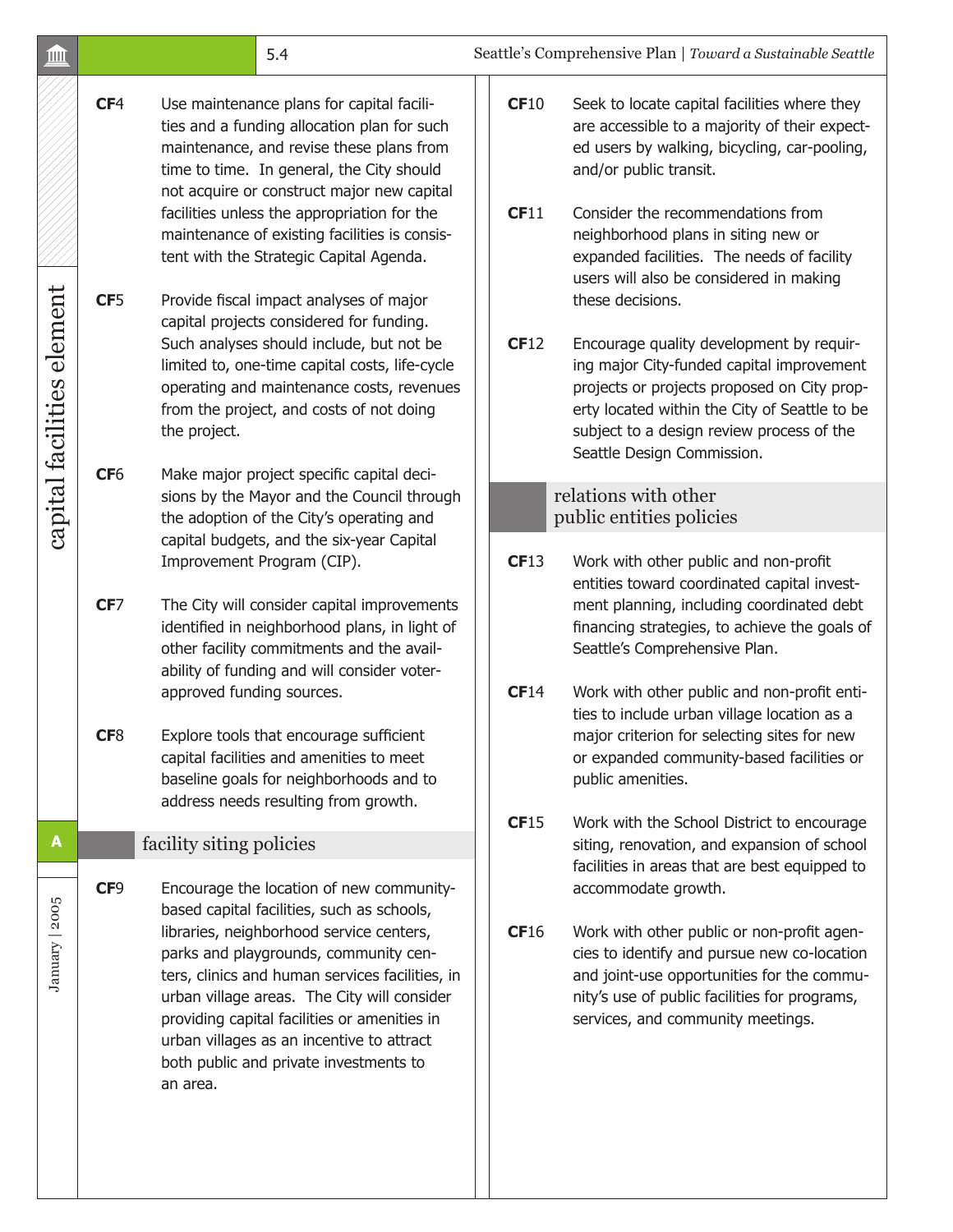## regional funding policies

**CF17** The City will work with other jurisdictions in King, Snohomish, and Pierce Counties to explore regional funding strategies for capital facilities, particularly for those that serve or benefit citizens throughout the region.

#### sustainable design & construction policies

- **CF**18 Assess the sustainability of choices in developing capital projects, including finance, planning, design, construction, management, renovation, maintenance and decommissioning.
- **CF**19 Consider environmental health in capital facilities development, including efficient use of energy, water, and materials; waste reduction; protection of environmental quality; and ecologically sensitive site selection and development.
- **CF**20 Strive to ensure beneficial indoor environmental quality to increase the health, welfare and productivity of occupants in renovations and new construction of Cityowned facilities and promote designs that enhance beneficial indoor environmental quality in private construction.
- **CF**21 Consider social health effects in capital facilities development, including protection of worker health, improved indoor environmental quality, protection of historic resources, and access to alternative transportation modes (e.g. public transit, bicycling, walking, etc.) and social services.
- **CF**22 Consider economic health in capital facilities development, including purchase of products and services from locally owned businesses and support for local manufacture of sustainable products.
- **CF**23 Consider life-cycle cost analysis as a method to better understand the relative costs and benefits of City buildings and capital facilities.
- **CF**24 Encourage the public and private-sector use of third-party sustainable building rating and certification systems, such as the Master Builder Association's BuiltGreen system and the U.S. Green Building Council's Leadership in Energy and Environmental Design (LEED) system.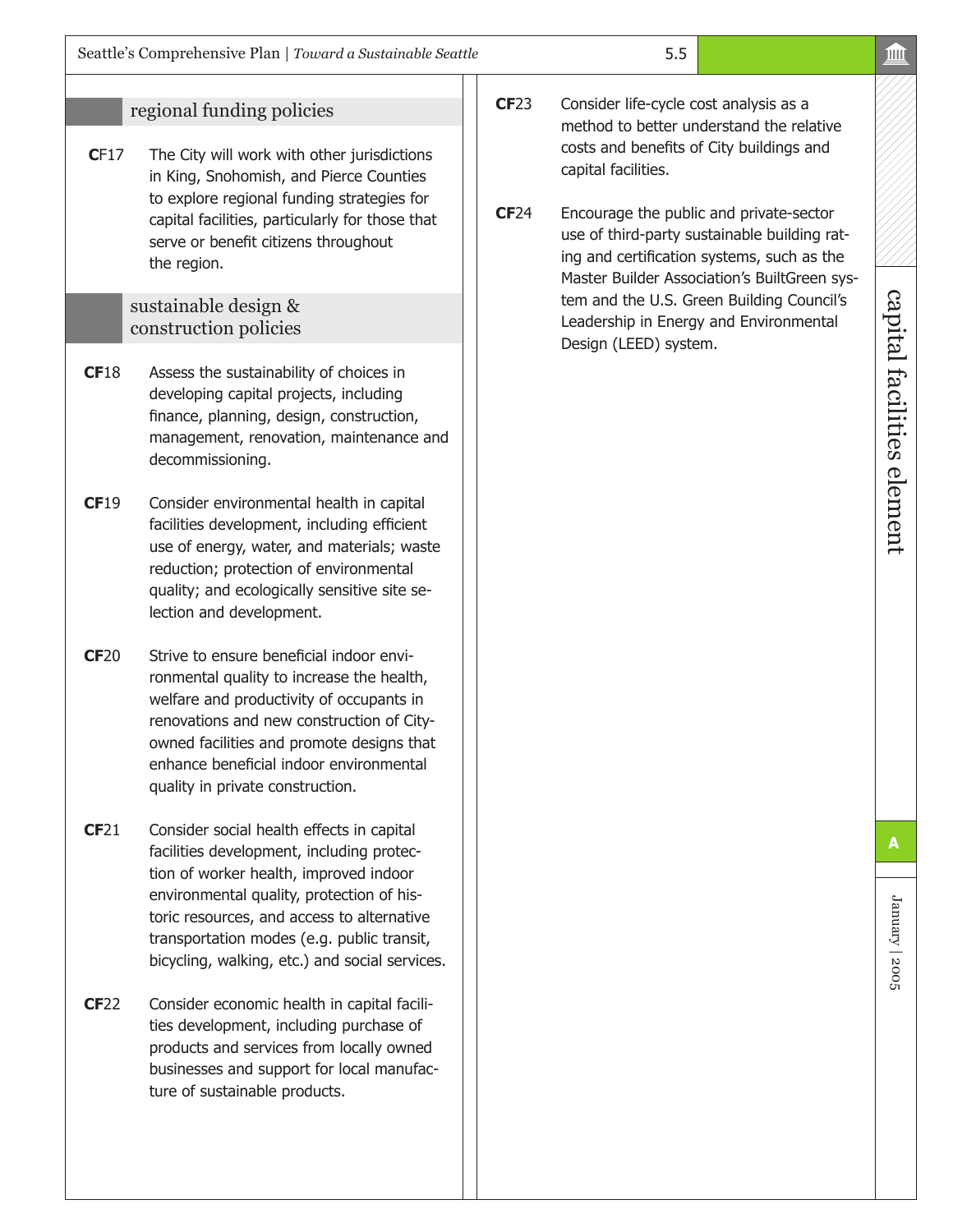# **B** Inventory of Existing Public Capital Facilities

#### discussion

The inventory of public capital facilities is contained in Appendix A to this element of the Plan, and for utilities (including water and drainage and wastewater) and transportation, in the appendices to those elements of the Plan. This inventory is provided both at a citywide level and for each of the Urban Centers.

# **<sup>C</sup>** Forecast of Future Needs for Capital Facilities

#### discussion

This section does not apply to transportation capital facilities; please see that element of the Plan for pertinent discussion.

Seattle is a highly urbanized area with a fully developed citywide network of the types of capital facilities necessary to accommodate growth. New households that are projected to locate in Seattle could occupy existing dwellings or new buildings. New buildings can be constructed in Seattle, and be served by the existing network of streets, water and sewer lines, drainage facilities and electrical grid. In addition, new residents can be served by existing and funded police, fire and school facilities. Forecasted future needs for police and fire protection and schools both for the six and twenty-year timeframes are listed in Appendix A to this element of the Plan. Forecasted future needs for water, drainage and wastewater, City Light and solid waste facilities are discussed in Appendix A of the Utilities Element. The capital programs to meet these forecasted sixyear needs are included in the City's most recently adopted **Capital Improvement Program** (CIP).

The City currently provides a good citywide system of libraries, parks and recreation facilities which are available and accessible for use by all the City's residents. An inventory of these facilities is also contained in Appendix B to this element. While additions to these facilities would enhance the City's quality of life, such additions are not necessary to accommodate new households.

The City also provides other facilities, such as general government buildings, Seattle Center and Public Health facilities that are of a citywide or regional benefit. While upgrading or replacement of some of these facilities may be funded over the next six years, such improvements are not necessitated by projected growth.

#### шÙ

January | 2005

January | 2005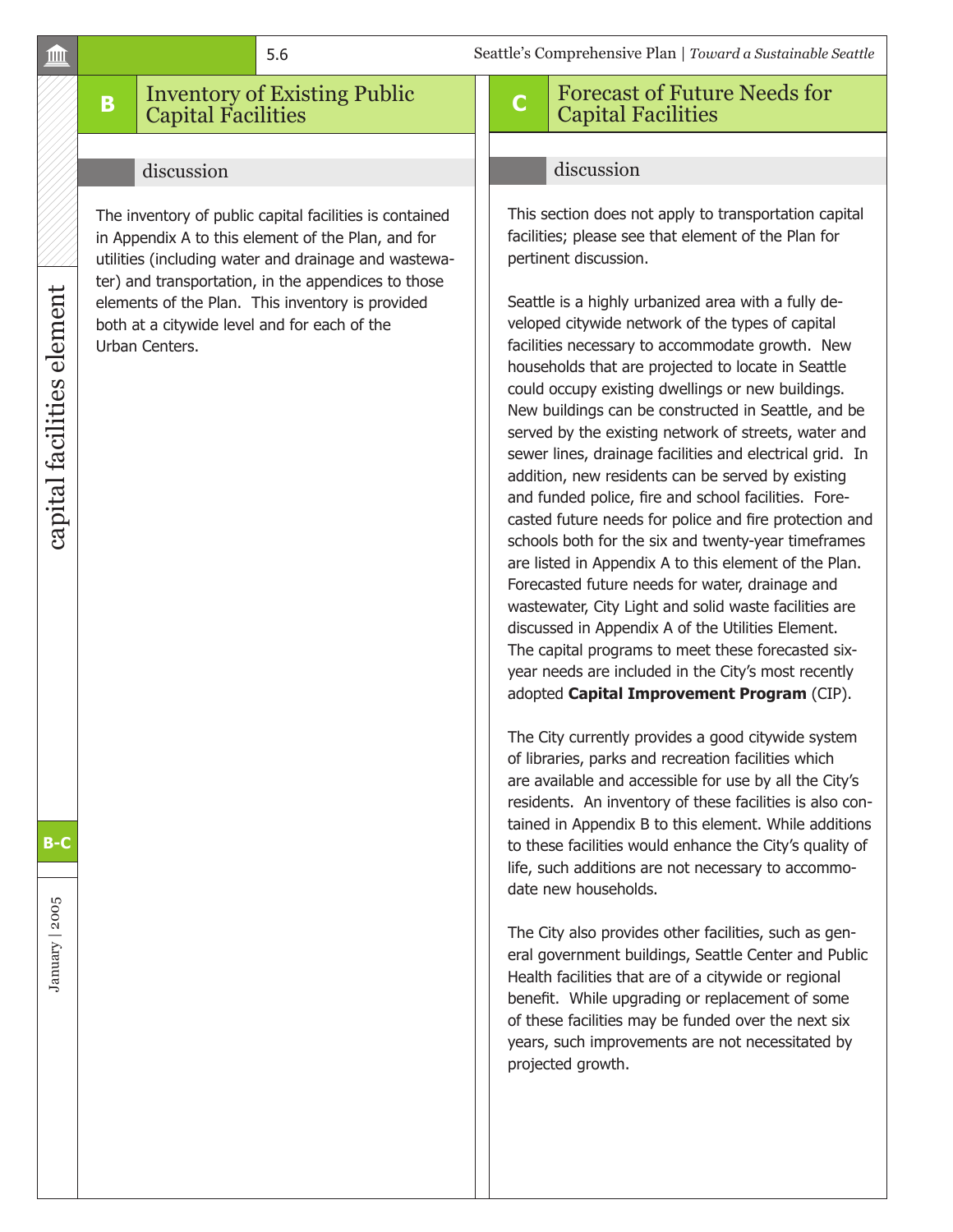Source materials for the capital facilities and utilities analysis may be found in documents from the Fire, Police, Seattle City Light, Seattle Public Utilities, Seattle Transportation, Executive Services and Parks and Recreation Departments and the Seattle School District. Facility inventories and capital facility needs for each urban village are shown in the Capital Facilities Appendix.

# **D** Proposed New or Expanded Capital Facilities

5.7

#### discussion

Projects or programs identifying the proposed locations and capacities of the new or expanded capital facilities the City contemplates funding in the next six years are listed in the "New or Expanded Capital Facilities" appendix of the City's most recently adopted CIP. Project descriptions and a six-year financing plan for each project or program are in the departmental sections in the body of the CIP. These projects are incorporated herein. Consistent with the overall plan, emergencies, other unanticipated events or opportunities, and voter approvals of ballot measures, may result in some departure from the adopted CIP. Other potential capital improvements that the City may fund over the next six years are found in Appendix D to this element. Additional information for transportation facilities is found in that element.

January | 2005

January | 2005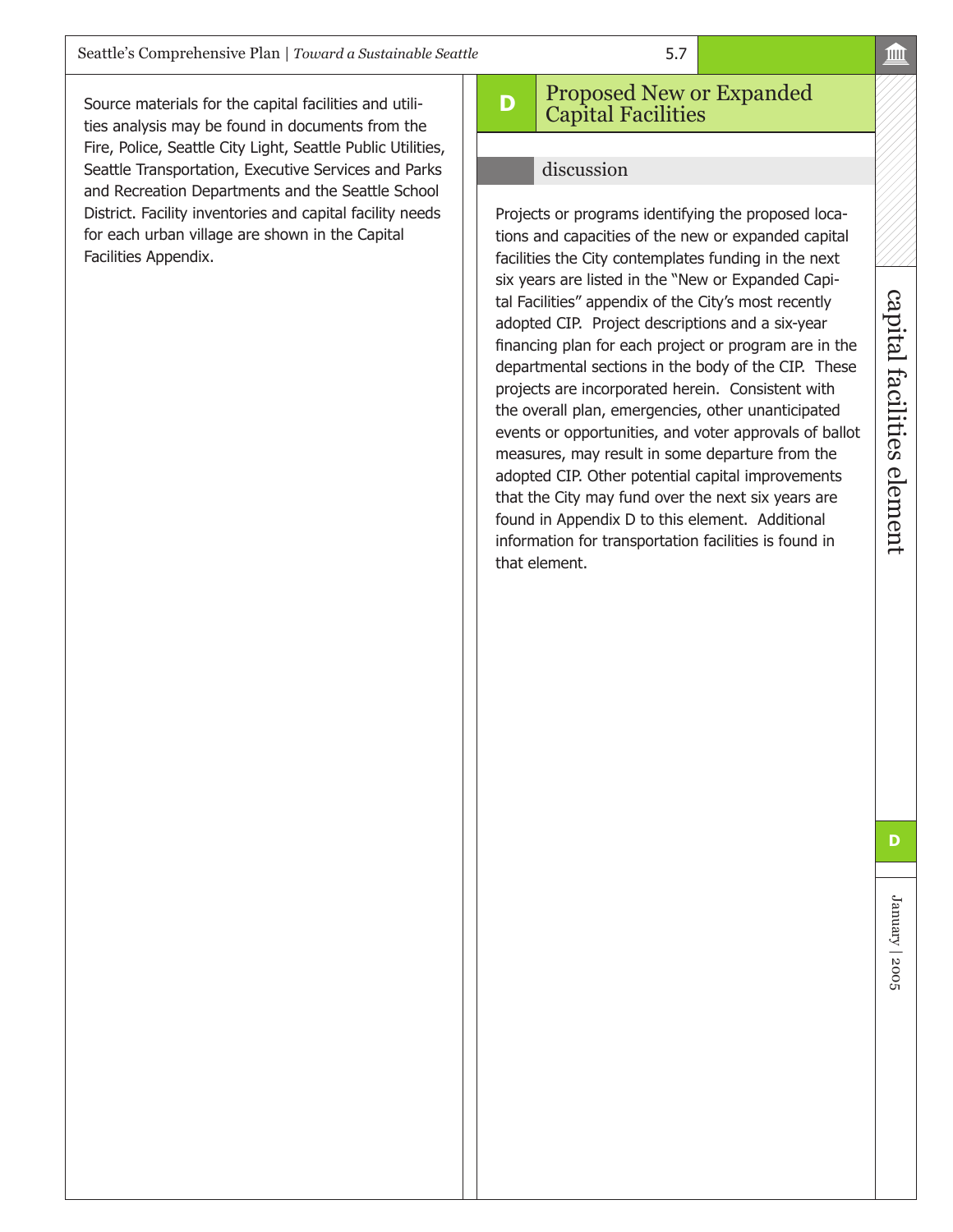# **E** Six-Year Finance Plan

#### discussion

Projects or programs, with descriptions of the proposed locations and capacities of the new or expanded capital facilities the City contemplates funding in the next six years, are listed in the "New or Expanded Capital Facilities" appendix of the most recently adopted CIP. These projects and programs are incorporated herein, along with the six-year financing plan for each of them found in the departmental sections of the CIP. These allocations may change over time. Emergencies and unanticipated circumstances may result in allocating resources to projects not listed. This six-year finance plan shows full funding for all improvements to existing facilities and for new or expanded facilities the City expects to need to serve the projected population through the six-year period covered by the CIP. Additionally, the CIP contains funding for major maintenance and for other improvements that will both maintain and enhance the City's existing facilities. Additional information for transportation finance is found in the Transportation element of this Plan.

# **F** Consistency & Coordination

#### discussion

As part of the City's CIP process, the City considers whether probable funding will be sufficient to meet the currently identified needs for new or expanded city capital facilities to accommodate planned growth. Should anticipated funding not materialize, or should new needs be identified for which no funding is determined to be probable, the City will reassess the land use element of this Plan to ensure that it is coordinated, and consistent, with this element, and in particular with the six-year finance plan. A review for coordination and consistency between this Element and the Land Use Element will be part of the City's annual budget review and Comprehensive Plan amendment processes.

capital facilities element

capital facilities element

**E-F**